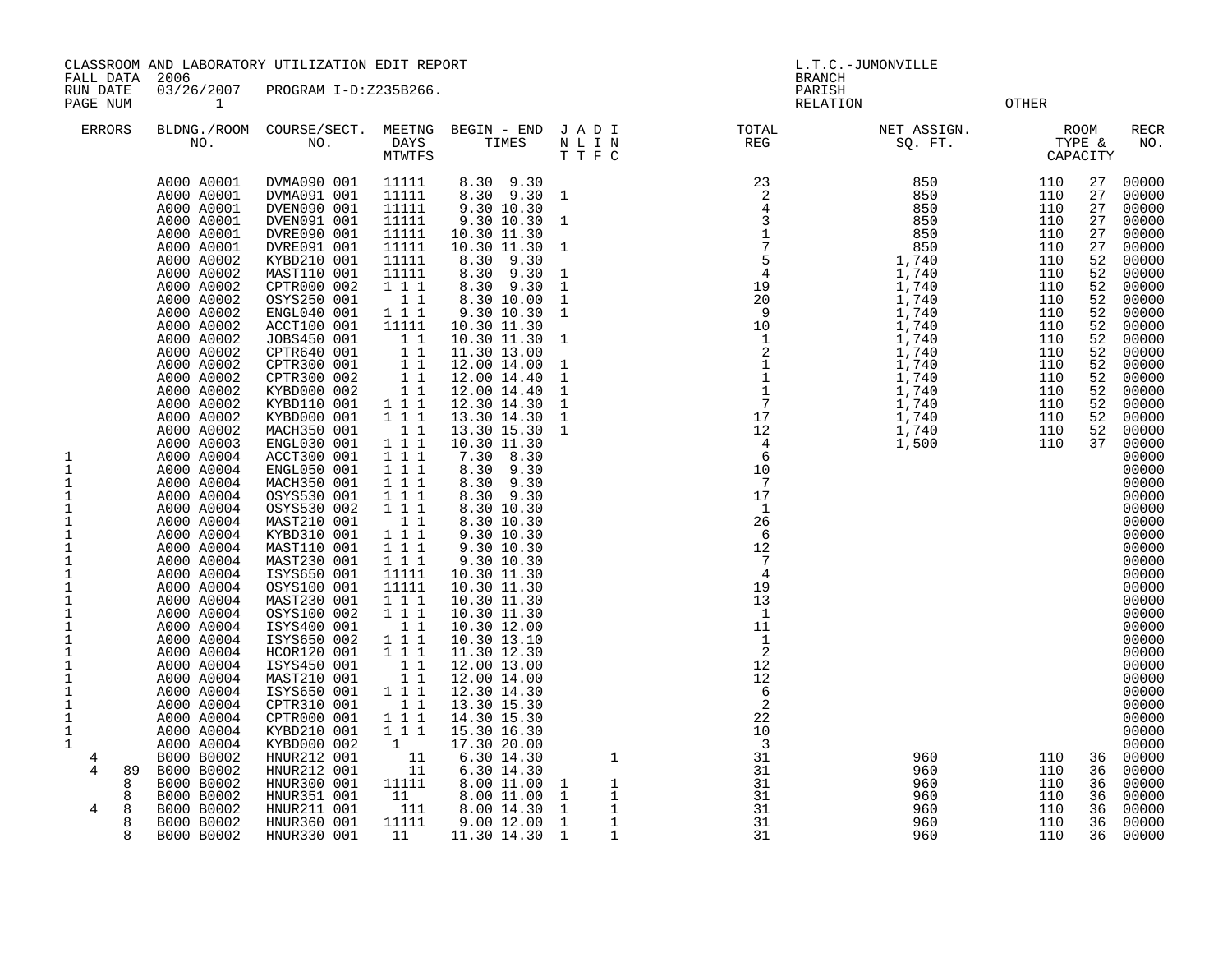| CLASSROOM AND LABORATORY UTILIZATION EDIT REPORT<br>2006<br>FALL DATA<br>03/26/2007<br>PROGRAM I-D:Z235B266.<br>RUN DATE |   |                                                      |                                                                        |                                         | L.T.C.-JUMONVILLE<br><b>BRANCH</b><br>PARISH           |                         |                |                                  |                          |                            |                                  |
|--------------------------------------------------------------------------------------------------------------------------|---|------------------------------------------------------|------------------------------------------------------------------------|-----------------------------------------|--------------------------------------------------------|-------------------------|----------------|----------------------------------|--------------------------|----------------------------|----------------------------------|
| PAGE NUM                                                                                                                 |   |                                                      |                                                                        |                                         |                                                        |                         | RELATION       | <b>OTHER</b>                     |                          |                            |                                  |
| ERRORS                                                                                                                   |   | BLDNG./ROOM<br>NO.                                   | COURSE/SECT.<br>NO.                                                    | MEETNG<br>DAYS<br>MTWTFS                | BEGIN - END<br>TIMES                                   | JADI<br>N L I N<br>TTFC | TOTAL<br>REG   | NET ASSIGN.<br>SQ. FT.           |                          | ROOM<br>TYPE &<br>CAPACITY | RECR<br>NO.                      |
| 4                                                                                                                        | 8 | B000 B0002<br>D000 D0001<br>D000 D0001<br>E000 E0006 | HNUR340 001<br>CARP130 001<br>CARP150 001<br><b>WELD110 001</b>        | $\mathbf{1}$<br>11111<br>11111<br>11111 | 11.30 14.30 1<br>7.30 9.30<br>9.30 11.30<br>7.30 14.00 |                         | 31<br>16<br>16 | 960<br>3,762<br>3,762<br>3,002   | 110<br>210<br>210<br>210 | 36<br>75<br>75<br>32       | 00000<br>00000<br>00000<br>00000 |
|                                                                                                                          |   | E000 E0006<br>E000 E0006<br>E000 E0006<br>E000 E0006 | WELD110 001<br>WELD111 001<br>WELD120 001<br>WELD130 001               | 11111<br>11111<br>11111<br>11111        | 7.30 14.00<br>7.30 14.00<br>7.30 14.00<br>7.30 14.00   |                         |                | 3,002<br>3,002<br>3,002<br>3,002 | 210<br>210<br>210<br>210 | 32<br>32<br>32<br>32       | 00000<br>00000<br>00000<br>00000 |
|                                                                                                                          |   | E000 E0006<br>E000 E0006<br>E000 E0006               | WELD140 001<br>WELD210 001<br>WELD210 001                              | 11111<br>11111<br>11111                 | 7.30 14.00<br>7.30 14.00<br>7.30 14.00                 |                         |                | 3,002<br>3,002<br>3,002          | 210<br>210<br>210        | 32<br>32<br>32             | 00000<br>00000<br>00000          |
|                                                                                                                          |   | E000 E0006<br>E000 E0006<br>E000 E0006<br>E000 E0006 | WELD230 001<br>WELD310 001<br>WELD310 001<br>WELD311 001               | 11111<br>11111<br>11111<br>11111        | 7.30 14.00<br>7.30 14.00<br>7.30 14.00<br>7.30 14.00   | 1                       |                | 3,002<br>3,002<br>3,002<br>3,002 | 210<br>210<br>210<br>210 | 32<br>32<br>32<br>32       | 00000<br>00000<br>00000<br>00000 |
|                                                                                                                          |   | E000 E0006<br>E000 E0006<br>E000 E0006               | WELD320 001<br>WELD410 001<br>WELD510 001                              | 11111<br>11111<br>11111                 | 7.30 14.00<br>7.30 14.00<br>7.30 14.00                 |                         |                | 3,002<br>3,002<br>3,002          | 210<br>210<br>210        | 32<br>32<br>32             | 00000<br>00000<br>00000          |
|                                                                                                                          |   | E000 E0006<br>E000 E0006<br>E000 E0006<br>E000 E0006 | WELD511 001<br>WELD512 001<br><b>WELD610 001</b><br><b>WELD620 001</b> | 11111<br>11111<br>11111<br>11111        | 7.30 14.00<br>7.30 14.00<br>7.30 14.00<br>7.30 14.00   |                         |                | 3,002<br>3,002<br>3,002<br>3,002 | 210<br>210<br>210<br>210 | 32<br>32<br>32<br>32       | 00000<br>00000<br>00000<br>00000 |
|                                                                                                                          |   |                                                      |                                                                        |                                         |                                                        |                         |                |                                  |                          |                            |                                  |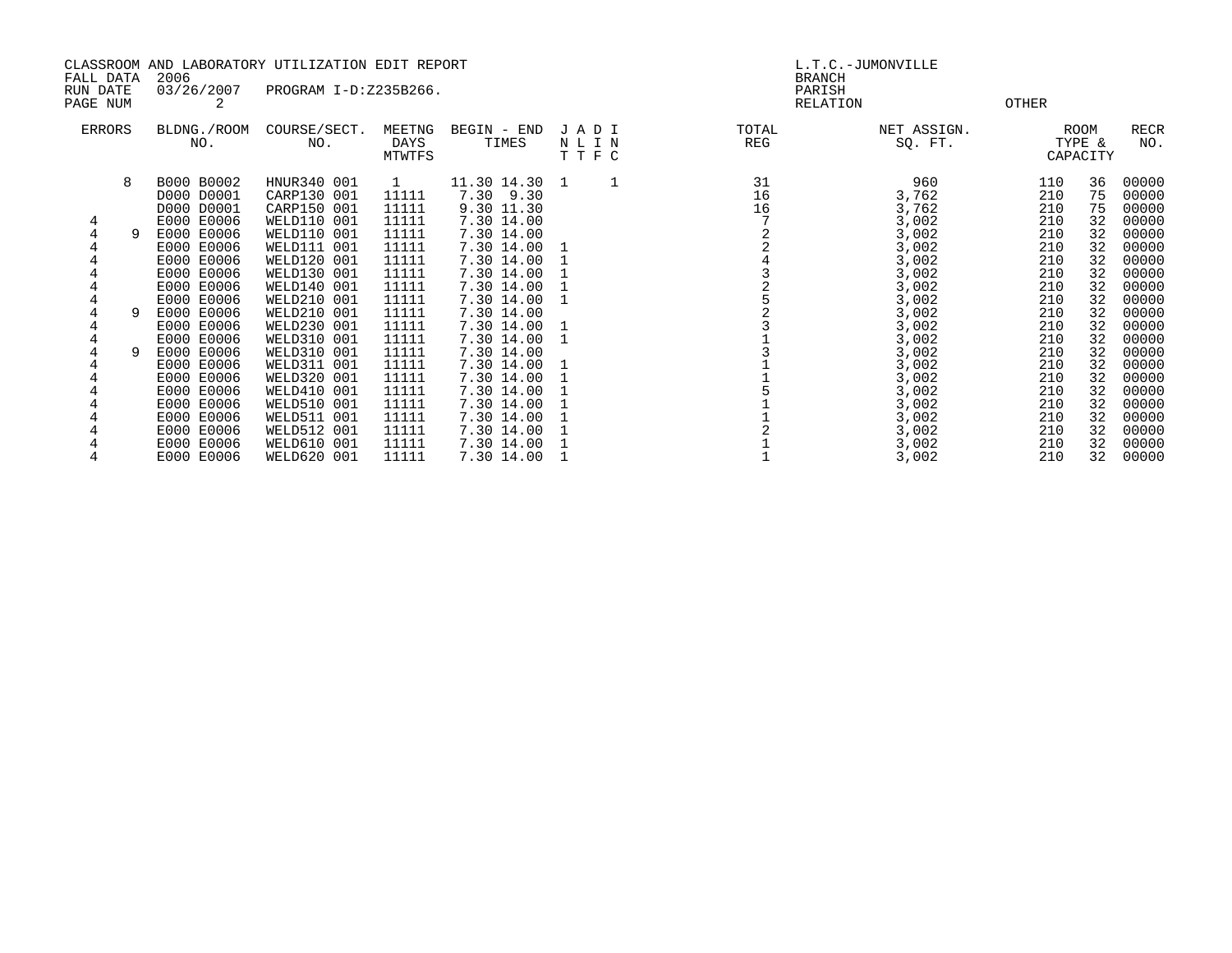## E R R O R P A G E L.T.C. -JUMONVILLE

| ERROR 1 - CLASS AND LABORATORY UTILIZATION FILE DOES NOT MATCH WITH BLDGS AND ROOMS FILE.<br>THE ROOM, BUILDING, AND CLASS FILES MUST ALL MATCH. IF THE ROOM NUMBER ON THE UTILIZATION IS CORRECT,<br>THE ROOM SHOULD TO BE ADDED TO THE ROOM FILE. | 23              |
|-----------------------------------------------------------------------------------------------------------------------------------------------------------------------------------------------------------------------------------------------------|-----------------|
| ERROR 2 - THERE SHOULD BE AT LEAST ONE ENTRY IN THE DAYS-OF-WEEK-COURSE-MEETS FIELD.                                                                                                                                                                |                 |
| ERROR 3 - BEGIN-END-TIME FIELDS MUST BE BETWEEN 06.00 AND 23.00                                                                                                                                                                                     |                 |
| ERROR 4 - WARNING - CLASS TIME EXCEEDS 5 HOURS.                                                                                                                                                                                                     | 22              |
| ERROR 5 - ROOM TYPE INVALID FOR TEACHING CLASS, CLASSES CANNOT BE SCHEDULED IN ROOMS DESIGNATED AS CIRCULATION,<br>CUSTODIAL OR MECHANICAL.                                                                                                         |                 |
| ERROR 7 - THE TOTAL REGISTRANTS FIELD MUST NOT BE BLANK OR ZEROS                                                                                                                                                                                    |                 |
| ERROR 8 - WARNING - EXCEEDS THE CAPACITY OF THE ROOM BY 50% (IF THIS IS A JOINT CLASS ITS REGISTRANTS ARE INCLUDED).<br>PLEASE CHECK THE CAPACITY OF THE ROOM AS IT APPEARS ON THE ROOM FILE.                                                       | $7\overline{ }$ |
| ERROR 9 - UNLESS THERE IS A JOINT CLASS, ALTERNATE WEEKS OR INCONSISTENT MEETING TIMES, THERE SHOULD BE NO DUPLICATES.                                                                                                                              | $\overline{4}$  |
| TOTAL ERRORS (INCLUDING WARNINGS)                                                                                                                                                                                                                   | 56              |
| TOTAL NUMBER OF RECORDS READ<br>TOTAL NUMBER OF RECORDS ACCEPTED FOR SPACE UTILIZATION COMPUTATION<br>NUMBER OF JOINT-CLASS RECORDS<br>NUMBER OF ALTERATE WEEKS RECORDS                                                                             | 73<br>46<br>35  |
| NUMBER OF DIFFERENT TIMES RECORDS<br>NUMBER OF INCONSISTENT RECORDS                                                                                                                                                                                 | 7               |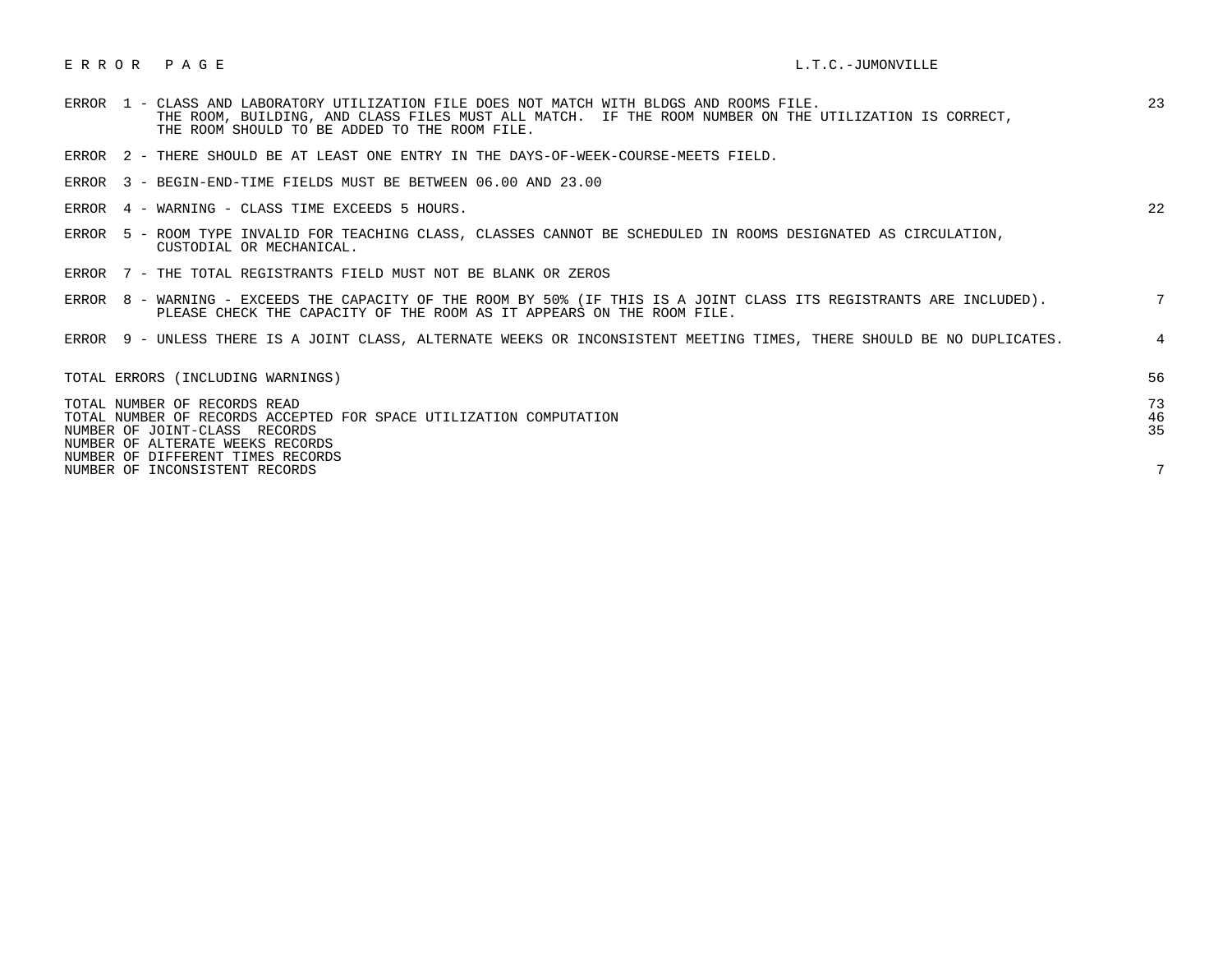|                                                                                      | DAY USE         | NIGHT USE       | тотаь           |
|--------------------------------------------------------------------------------------|-----------------|-----------------|-----------------|
|                                                                                      | $(0600 - 1700)$ | (1700-2300)     | $(0600 - 2300)$ |
| *CLASSROOM FACILITIES                                                                |                 |                 |                 |
| TOTAL NUMBER OF ROOMS                                                                |                 |                 | 5               |
| TOTAL NUMBER OF STATIONS (CAPACITY)                                                  |                 |                 | 209             |
| WEEKLY STUDENT CONTACT HOURS                                                         | 3111            |                 | 3111            |
| WEEKLY TOTAL OF ROOMS AVAILABLE - COUNTED IN HALF HOUR INCREMENTS                    | 450             | 250             | 700             |
| WEEKLY TOTAL OF ROOMS IN USE - COUNTED IN HALF HOUR INCREMENTS                       | 224             |                 | 224             |
| WEEKLY TOTAL OF STUDENT STATIONS AVAILABLE - COUNTED IN HALF HOUR INCREMENTS         | 18810           | 10450           | 29260           |
| WEEKLY TOTAL OF STATIONS AVAILABLE IN ROOMS IN USE - COUNTED IN HALF HOUR INCREMENTS | 8298            |                 | 8298            |
| WEEKLY TOTAL OF STATIONS IN USE - COUNTED IN HALF HOUR INCREMENTS                    | 6223            |                 | 6223            |
| PERCENT OF ROOMS IN USE TO ROOMS AVAILABLE                                           | 49.8            | $\cdot$ 0       | 32.0            |
| PERCENT OF STATIONS IN USE TO STATIONS AVAILABLE                                     | 33.1            | $\cdot$ 0       | 21.3            |
| PERCENT OF STATIONS IN USE TO STATIONS AVAILABLE IN OCCUPIED ROOMS                   | 75.0            | $\cdot$ 0       | 75.0            |
|                                                                                      |                 |                 |                 |
|                                                                                      | DAY USE         | NIGHT USE       | TOTAL           |
|                                                                                      | $(0600 - 1700)$ | $(1700 - 2300)$ | $(0600 - 2300)$ |
| CLASSROOM                                                                            |                 |                 |                 |
| TOTAL NUMBER OF ROOMS                                                                |                 |                 | 5               |
| TOTAL NUMBER OF STATIONS (CAPACITY)                                                  |                 |                 | 209             |
| WEEKLY STUDENT CONTACT HOURS                                                         | 3111            |                 | 3111            |
| WEEKLY TOTAL OF ROOMS AVAILABLE - COUNTED IN HALF HOUR INCREMENTS                    | 450             | 250             | 700             |
| WEEKLY TOTAL OF ROOMS IN USE - COUNTED IN HALF HOUR INCREMENTS                       | 224             |                 | 224             |
| WEEKLY TOTAL OF STUDENT STATIONS AVAILABLE - COUNTED IN HALF HOUR INCREMENTS         | 18810           | 10450           | 29260           |
| WEEKLY TOTAL OF STATIONS AVAILABLE IN ROOMS IN USE - COUNTED IN HALF HOUR INCREMENTS | 8298            |                 | 8298            |
| WEEKLY TOTAL OF STATIONS IN USE - COUNTED IN HALF HOUR INCREMENTS                    | 6223            |                 | 6223            |
| PERCENT OF ROOMS IN USE TO ROOMS AVAILABLE                                           | 49.8            | $\cdot$ 0       | 32.0            |
| PERCENT OF STATIONS IN USE TO STATIONS AVAILABLE                                     |                 |                 |                 |
|                                                                                      | 33.1            | $\cdot$ 0       | 21.3            |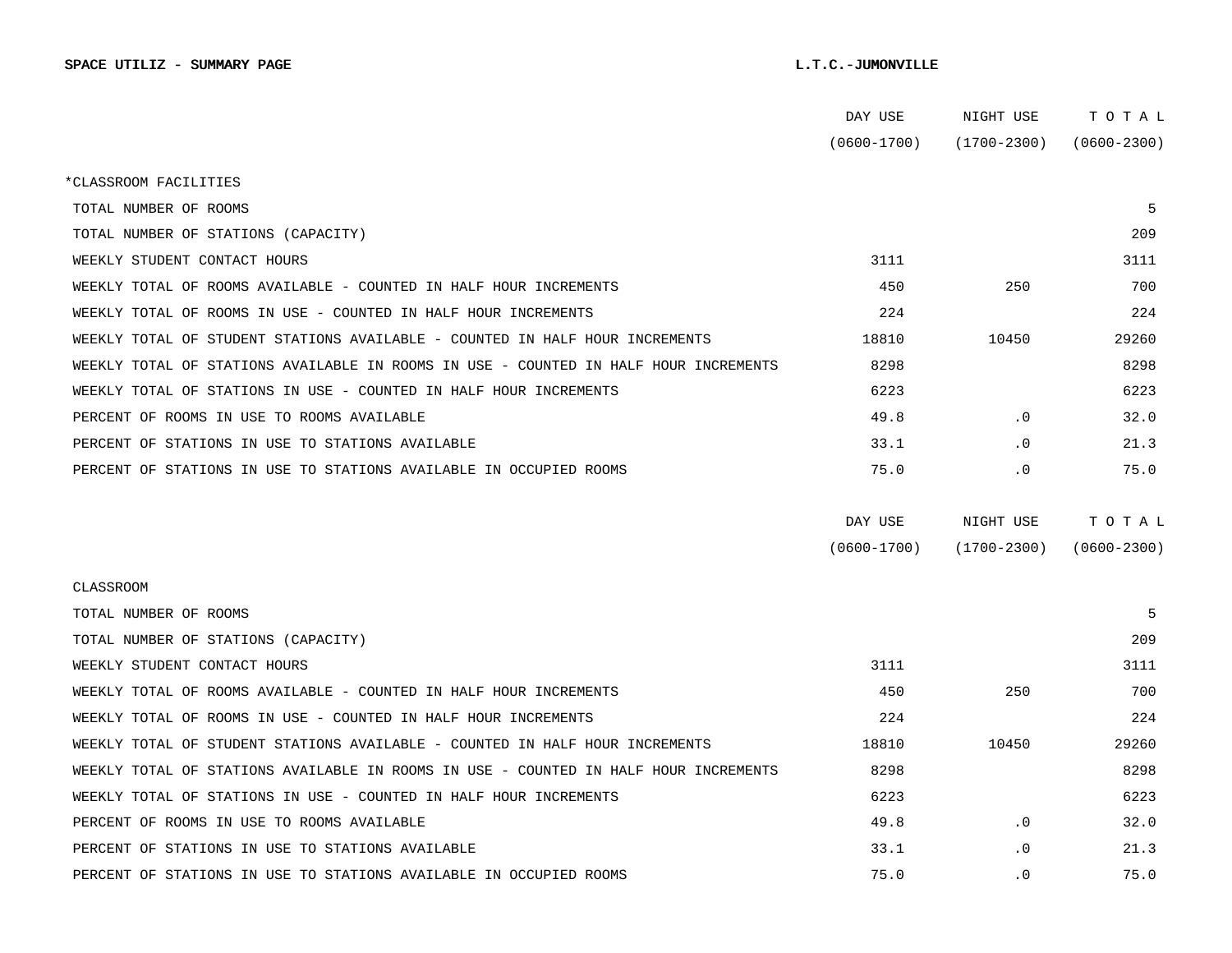|                                                                                      | DAY USE         | NIGHT USE       | TOTAL           |
|--------------------------------------------------------------------------------------|-----------------|-----------------|-----------------|
|                                                                                      | $(0600 - 1700)$ | $(1700 - 2300)$ | $(0600 - 2300)$ |
| *LABORATORY FACILITIES                                                               |                 |                 |                 |
| TOTAL NUMBER OF ROOMS                                                                |                 |                 | 3               |
| TOTAL NUMBER OF STATIONS (CAPACITY)                                                  |                 |                 | 127             |
| WEEKLY STUDENT CONTACT HOURS                                                         | 1620            |                 | 1620            |
| WEEKLY TOTAL OF ROOMS AVAILABLE - COUNTED IN HALF HOUR INCREMENTS                    | 270             | 150             | 420             |
| WEEKLY TOTAL OF ROOMS IN USE - COUNTED IN HALF HOUR INCREMENTS                       | 1080            |                 | 1080            |
| WEEKLY TOTAL OF STUDENT STATIONS AVAILABLE - COUNTED IN HALF HOUR INCREMENTS         | 11430           | 6350            | 17780           |
| WEEKLY TOTAL OF STATIONS AVAILABLE IN ROOMS IN USE - COUNTED IN HALF HOUR INCREMENTS | 36280           |                 | 36280           |
| WEEKLY TOTAL OF STATIONS IN USE - COUNTED IN HALF HOUR INCREMENTS                    | 3240            |                 | 3240            |
| PERCENT OF ROOMS IN USE TO ROOMS AVAILABLE                                           | 400.0           | $\cdot$ 0       | 257.1           |
| PERCENT OF STATIONS IN USE TO STATIONS AVAILABLE                                     | 28.3            | . 0             | 18.2            |
| PERCENT OF STATIONS IN USE TO STATIONS AVAILABLE IN OCCUPIED ROOMS                   | 8.9             | . 0             | 8.9             |
|                                                                                      | DAY USE         | NIGHT USE       | TOTAL           |
|                                                                                      | $(0600 - 1700)$ | $(1700 - 2300)$ | $(0600 - 2300)$ |
| CLASS LABORATORY                                                                     |                 |                 |                 |
| TOTAL NUMBER OF ROOMS                                                                |                 |                 | 3               |
| TOTAL NUMBER OF STATIONS (CAPACITY)                                                  |                 |                 | 127             |
| WEEKLY STUDENT CONTACT HOURS                                                         | 1620            |                 | 1620            |
| WEEKLY TOTAL OF ROOMS AVAILABLE - COUNTED IN HALF HOUR INCREMENTS                    | 270             | 150             | 420             |
| WEEKLY TOTAL OF ROOMS IN USE - COUNTED IN HALF HOUR INCREMENTS                       | 1080            |                 | 1080            |
| WEEKLY TOTAL OF STUDENT STATIONS AVAILABLE - COUNTED IN HALF HOUR INCREMENTS         | 11430           | 6350            | 17780           |

 WEEKLY TOTAL OF STATIONS AVAILABLE IN ROOMS IN USE - COUNTED IN HALF HOUR INCREMENTS 36280 36280 WEEKLY TOTAL OF STATIONS IN USE - COUNTED IN HALF HOUR INCREMENTS 3240 3340 PERCENT OF ROOMS IN USE TO ROOMS AVAILABLE **All and the CONSTANT ACCESS ACCESS 400.0** .0 .0 257.1 PERCENT OF STATIONS IN USE TO STATIONS AVAILABLE  $28.3$  .0 18.2 PERCENT OF STATIONS IN USE TO STATIONS AVAILABLE IN OCCUPIED ROOMS  $8.9$  .0 8.9